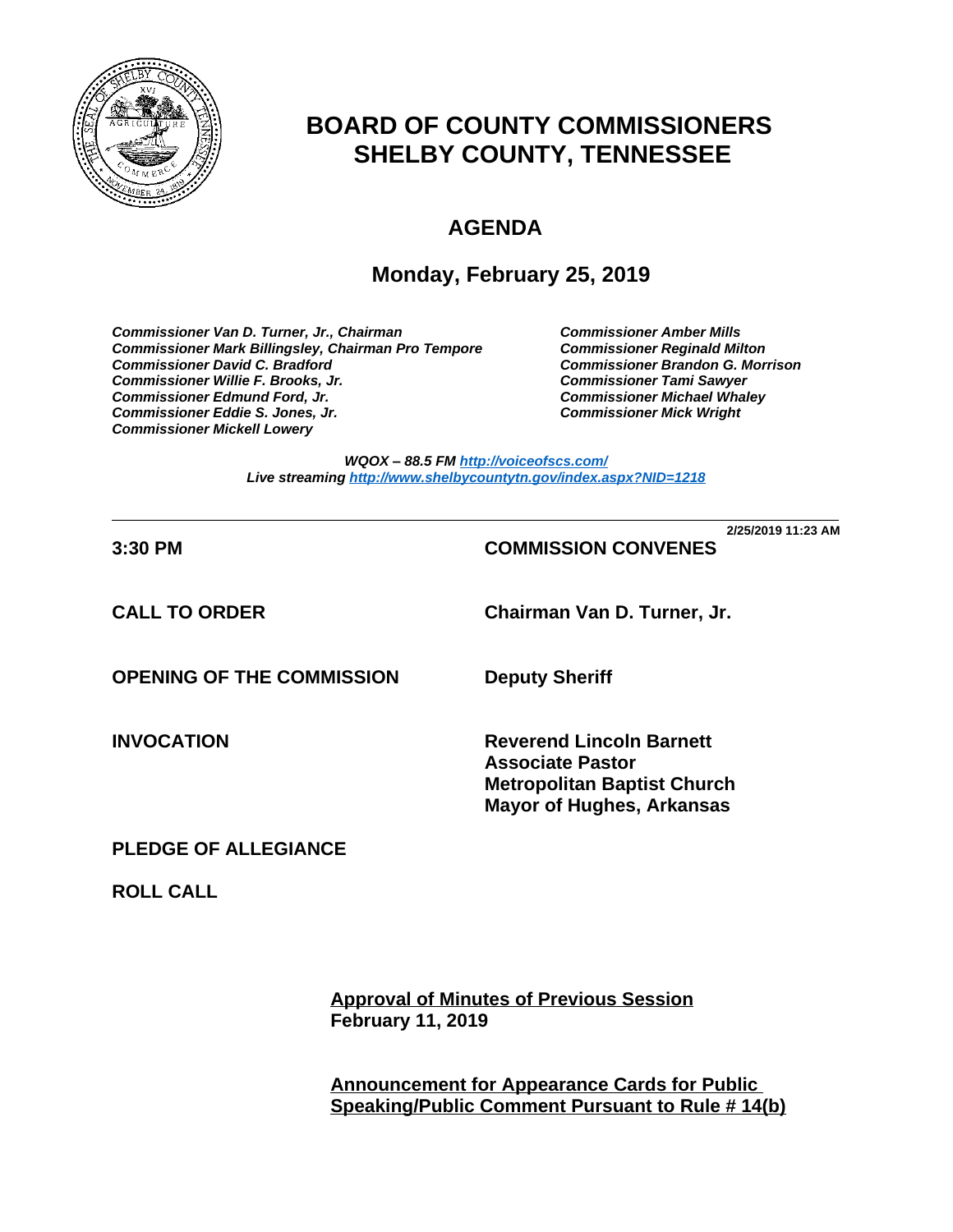### *C O N S E N T A G E N D A*

**Resolutions of Memorial, Sympathy and Commendation**

- **1. Resolution honoring Memphis 901 FC, Memphis' Professional Soccer Team. Sponsored by Chairman Pro Tempore Mark Billingsley.**
- **2. Resolution honoring the first five African American women to serve as Shelby County Commissioners. Sponsored by Commissioner Tami Sawyer.**
- **3. Proclamation honoring the life and legacy of Legendary Tennessee Sports Hall of Fame Coach Jerry C. Johnson who served for 46 years as basketball coach at Lemoyne-Owen College. Sponsored by Van D. Turner, Jr.**
- **4. Proclamation recognizing Robert R. Church Sr. for his heroism in the face of adversity, his business acumen, political savvy, philanthropy and enduring contributions to Memphis and Shelby County. Chairman Van D. Turner, Jr.**

**Zoning and Subdivisions**

**Reports and/or Resolutions for Standing Committees**

- **5. Resolution approving a contract with A2H, Inc., for Professional Engineering Design Services for the Macon Road Widening CIP Project #301083 in the amount not to exceed \$725,000.00 commencing upon execution through the earlier of June 30, 2023 or project completion. This item requires the expenditure of FY 2019 Federal through State Grant Funds in the amount of \$543,750.00 and FY 2019 County CIP Funds in the amount of \$181,250.00 for a total expenditure of \$725,000.00. Sponsored by Commissioner Mickell Lowery.**
- **LOWERY Chairman, Public Works Committee**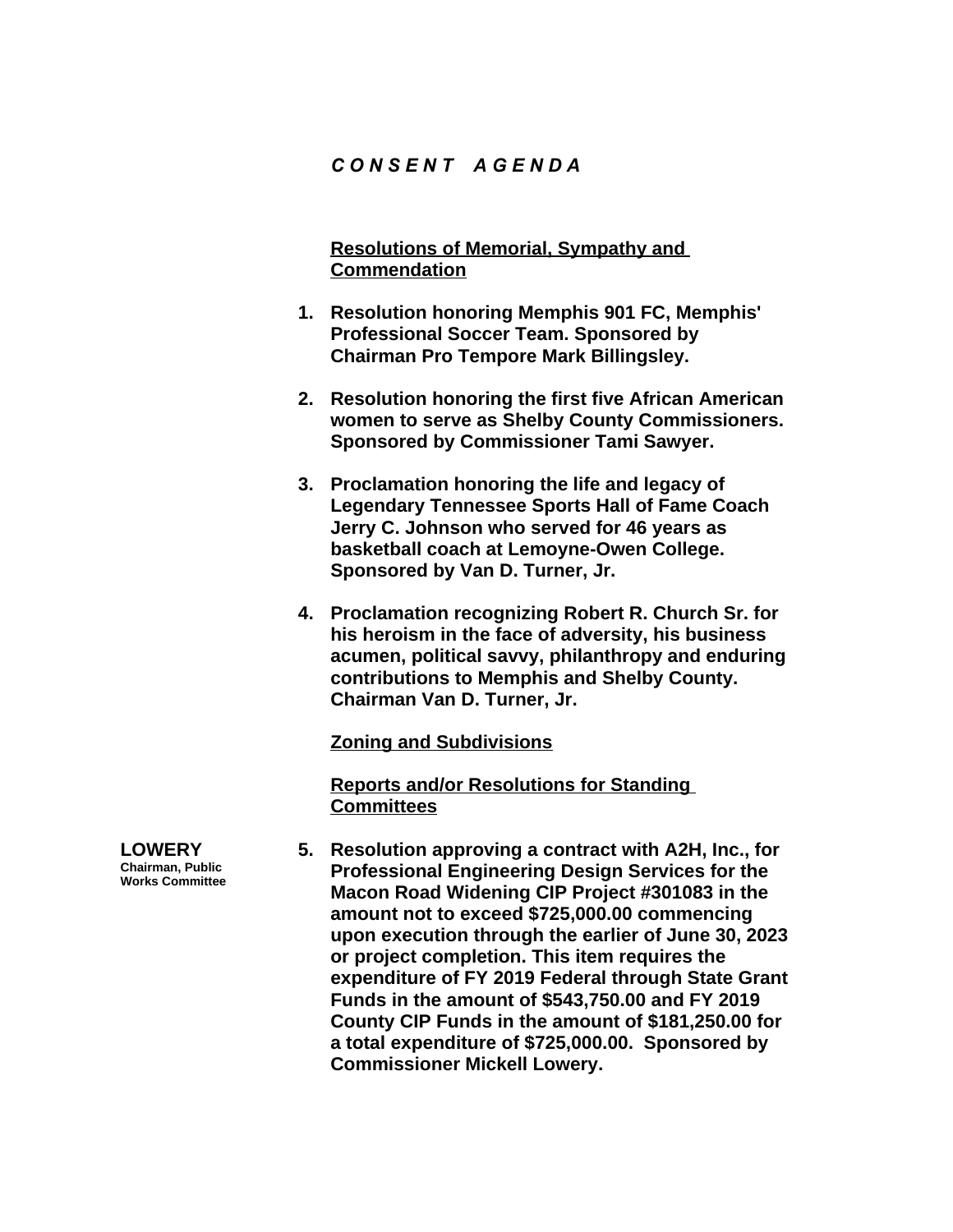**LOWERY Chairman, Public Works Committee**

**MILTON Chairman, Hospitals & Health Committee**

**SAWYER Chairman, Law Enforcement, Corrections & Courts Committee**

- **6. Resolution approving a contract with HDR Engineering, Inc., for Professional Engineering Design Services for an ADA Assessment and Transition Plan in the amount not to exceed \$374,459.00 for the term from execution through the earlier of June 30, 2023 or project completion and amending the FY 2019 Operating Budget in the amount of \$374,459.00 and appropriating said funds. This item requires the expenditure of FY 2019 Federal through State Grant Funds in the amount of \$299,567.00 and Roads and Bridges Special Revenue matching funds in the amount of \$74,892.00 for a total expenditure of \$374,459.00. Sponsored by Commissioner Mickell Lowery.**
- **7. Resolution approving a contract between Shelby County Government on behalf of the Shelby County Health Department and the University of Tennessee on behalf of its Health Science Center for the provision of Professional Services to operate the West Tennessee Regional Forensic Center on behalf of the Shelby County Medical Examiner for the period from October 1, 2018 through June 30, 2019 in a prorated amount not exceed \$2,874,989.25, with an option to renew for one (1) additional one-year term at a cost increase of not less than three (3) percent or to exceed five (5) percent of the annualized FY2019 contract amount. The annualized FY 2019 contract rate for this resolution is \$3,833,319.00 which is a 12% increase over the FY 2018 contract rate. This item requires expenditure of County General Funds in an amount not to exceed \$2,874,989.25 FOR FY2019. Sponsored by Commissioner Reginald Milton.**
- **8. Resolution receiving and filing the report of the Judicial Commissioner Program as required by Tennessee Code Annotated Section 40-1-111. Sponsored by Commissioner Tami Sawyer.**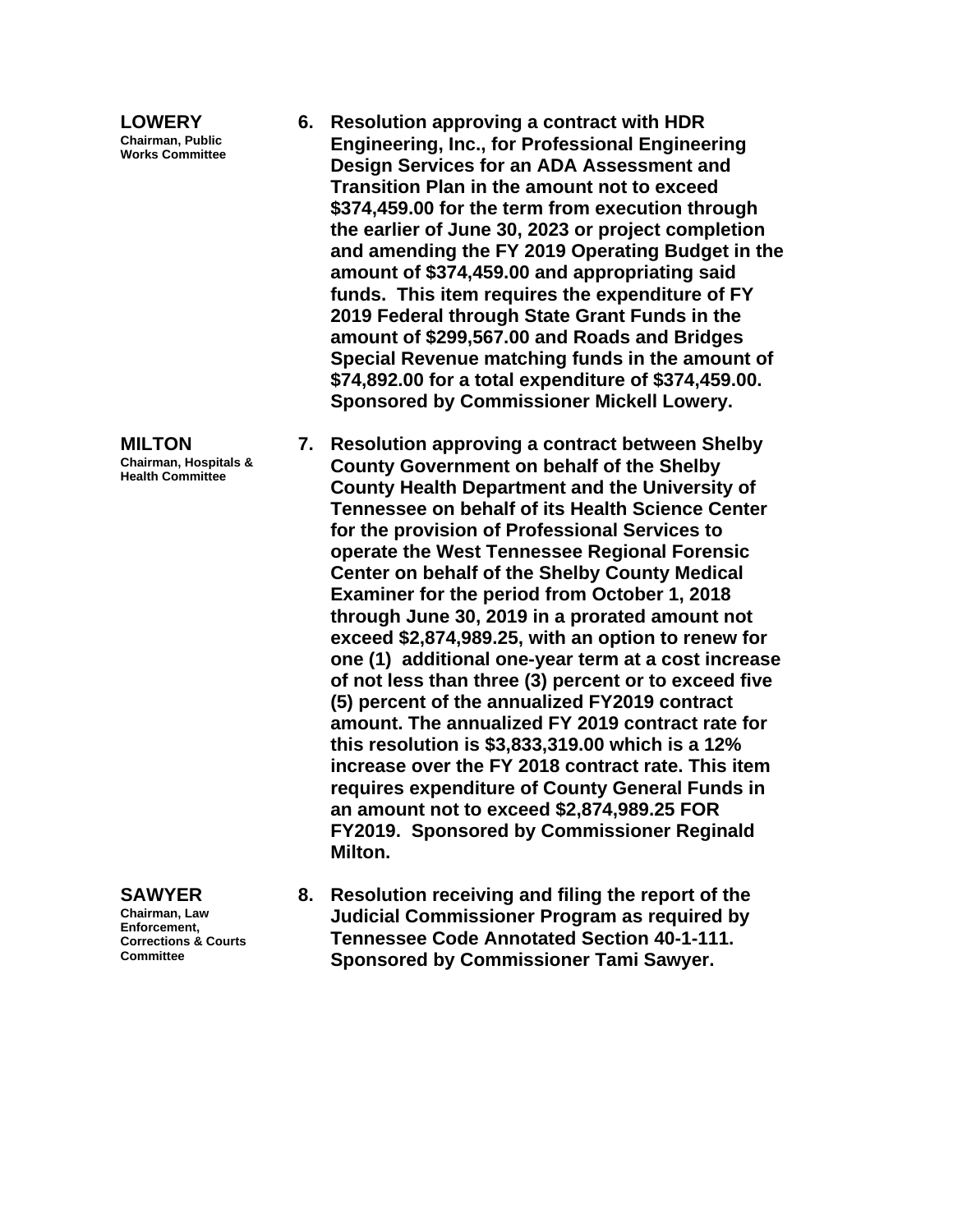#### **SAWYER**

**Chairman, Law Enforcement, Corrections & Courts Committee**

#### **SAWYER**

**Chairman, Law Enforcement, Corrections & Courts Committee**

#### **SAWYER**

**Chairman, Law Enforcement, Corrections & Courts Committee**

#### **WHALEY**

**Chairman, Education Committee**

**BROOKS**

**Chairman, Economic Development & Tourism Committee**

- **9. Resolution approving the purchase of a hazardous materials/chemicals identification system in the amount of \$68,651.00 to expend Homeland Security Grant Funds from the U.S. Department of Homeland Security for the purpose of identifying chemicals and hazardous materials. This item requires expenditure of Federal pass thru State Grant Funds in the amount of \$68,651.00. Sponsored by Commissioner Tami Sawyer.**
- **10. Resolution to approve the purchase of bullet-proof vests (body armor) from Shapiro Uniforms on behalf of the Shelby County Sheriff's Office. This item requires the expenditure of FY 2019 County General Funds in the amount of \$162,130.80. Sponsored by Commissioner Tami Sawyer.**
- **11. Resolution to approve the purchase of fleet replacement vehicles from Autonation Ford of Memphis, TTC Chrysler Dodge Jeep Ram, and Wilson County Motors, for the Shelby County Sheriff's Office, with an option to renew for two additional one-year periods at a price not to exceed a 2.5% increase per term. This item requires the expenditure of FY 2019 Shelby County General Funds in the amount of \$ 2,689,757.65. Sponsored by Commissioner Tami Sawyer.**
- **12. Resolution ratifying and approving amendments by the Shelby County Board of Education decreasing their Operating Budget for Fiscal Year 2019 in the amount of \$45,043.00, as adopted by the Shelby County Board of Education on December 4, 2018. This Resolution does not increase the approved FY19 funding level from Shelby County Government. Sponsored by Commissioner Michael Whaley.**
- **13. Resolution receiving and filing the Annual Financial Report of the Downtown Memphis Commission (previously known as the Center City Commission) for the year ending December 31, 2018. Sponsored by Commissioner Willie Brooks.**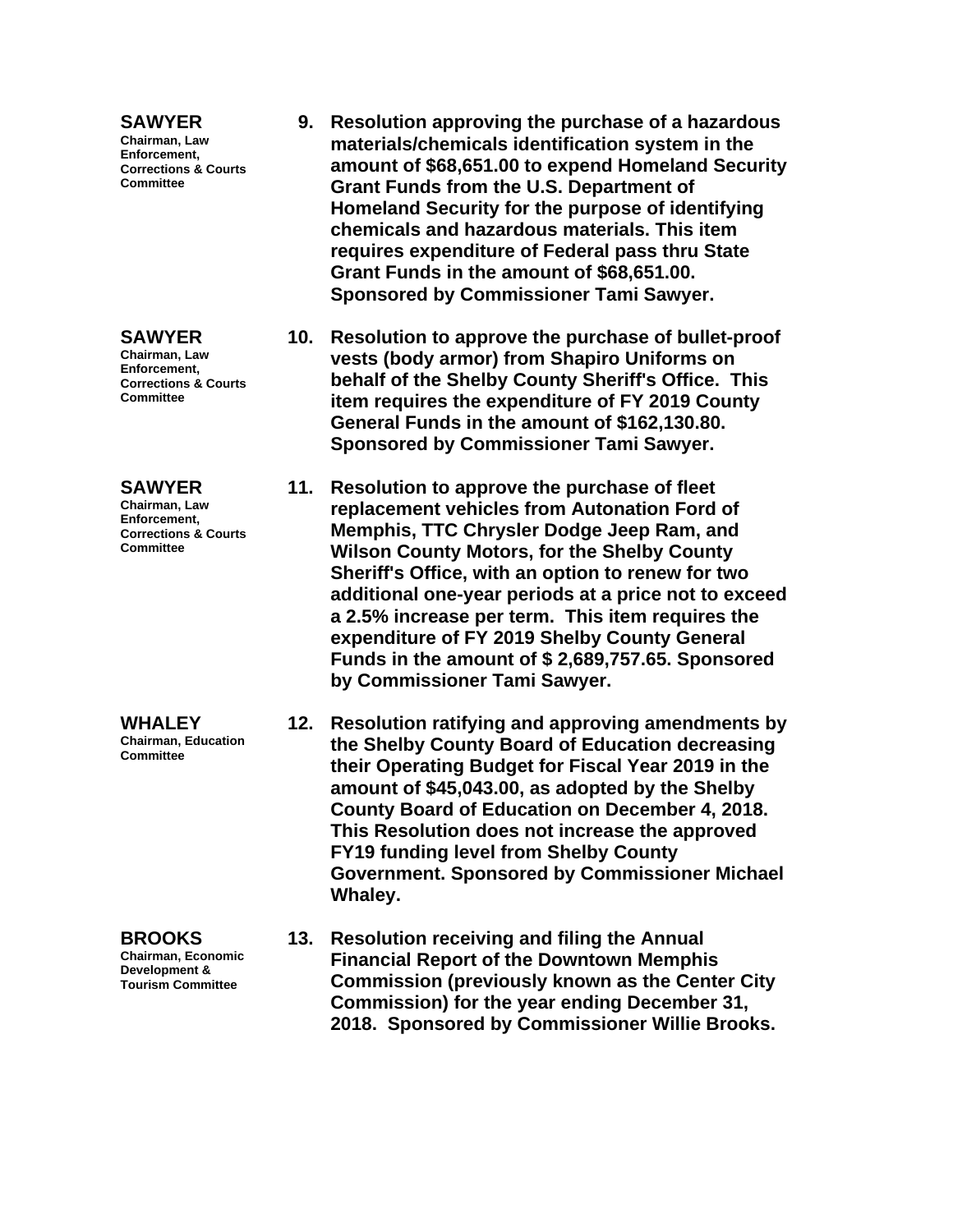**BILLINGSLEY Chairman, General Government Committee**

**JONES Chairman, Audit Committee**

**FORD Vice Chairman, Audit Committee**

**MILLS Chairman, Delinquent Tax Property Committee**

**MILLS Acting Chairman, Workforce Development and CEP Grants Committee**

- **14. Resolution approving the Election of Notaries Public for appointment and/or reappointment for Shelby County, Tennessee. Sponsored by Commissioner Eddie S. Jones, Jr.**
- **15. Resolution receiving and filing the Second Quarter Report of the Shelby County Board of Education for the year ending June 30, 2019. Sponsored by Commissioner Michael Whaley.**
- **16. Resolution receiving and filing the Summary Financial Report for the Second Quarter of Fiscal Year 2019 for Shelby County Government. Sponsored by Commissioner Eddie Jones.**
- **17. Resolution approving the sale of fifty two County owned delinquent tax parcels, acquired from various Shelby County tax sales, to identified purchasers at various prices collectively totaling \$349,570.00, pursuant to the sale provisions of Tennessee Code Annotated, Section 67-5-2507, and authorizing the Shelby County Mayor to execute quit claim deeds. Sponsored by Commissioner Amber Mills.**
- **18. Resolution approving Amendments No. 1 and No. 2 to contracts between Shelby County Government and two (2) contractors (Desoto Youth Solutions in the amount of \$106,600.00 and America Works in the amount of \$660,000.00) in the aggregate amount not to exceed \$766,600.00; to strengthen the workforce development system through innovation, alignment and improvement of employment training and education programs for the Greater Memphis Area Workforce Investment Network (WIN) for the period of October 1, 2018 through June 30, 2020. This item requires the expenditure of FY2019 Federal through State Grant Funds in the aggregate amount not to exceed \$766,600.00 for a revised contract amount not to exceed \$1,711,400.00. Sponsored by Commissioner Eddie S. Jones.**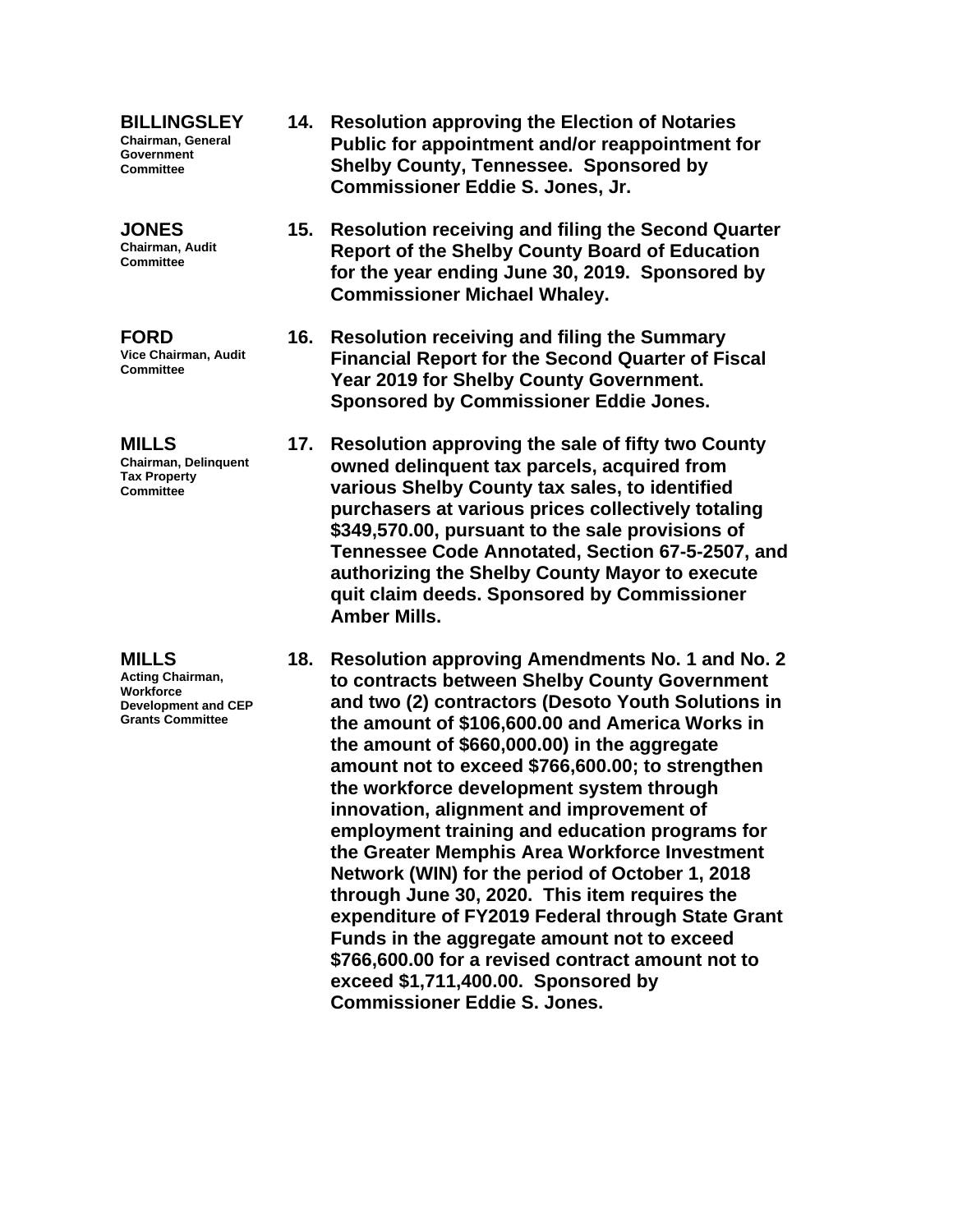| <b>MILLS</b><br><b>Acting Chairman,</b><br>Workforce<br><b>Development and CEP</b><br><b>Grants Committee</b> | 19. Resolution awarding County Funds from the FY<br>2019 Operating Budget in the amount of \$5,000.00<br>to Memphis Crime Commission, a Charitable<br><b>Organization. Sponsored by Commissioner Mark</b><br><b>Billingsley.</b>                                                                                                                                                         |
|---------------------------------------------------------------------------------------------------------------|------------------------------------------------------------------------------------------------------------------------------------------------------------------------------------------------------------------------------------------------------------------------------------------------------------------------------------------------------------------------------------------|
|                                                                                                               | <b>Approval of the Consent Agenda</b>                                                                                                                                                                                                                                                                                                                                                    |
|                                                                                                               | REGULAR AGENDA                                                                                                                                                                                                                                                                                                                                                                           |
|                                                                                                               | <b>Elections, Appointments, and Confirmations</b>                                                                                                                                                                                                                                                                                                                                        |
| <b>BILLINGSLEY</b><br><b>Chairman, General</b><br>Government<br><b>Committee</b>                              | 20. Resolution appointing<br>to<br>serve as Shelby County School Board<br><b>Commissioner, District 2, replacing School Board</b><br><b>Commissioner Teresa Jones, effective February 25,</b><br>2019, until a successor is elected and qualified at<br>the August 2020 County General Election.<br>Sponsored by Chairman Van D. Turner, Jr.<br><b>SUBSTITUTED AND SENT DOWN WITHOUT</b> |

**COMMITTEE MEETING)**

**Ordinances**

**FORD Chairman, Land Use, Planning, Transportation & Codes Committee**

**21. ORDINANCE - SECOND READING - An ordinance adopting the 2015 Edition of the International Code Council International Fire Code including certain appendices in that Code, and other local amendments, and amending Chapter 22, Article II of the Shelby County Code of Ordinances. Sponsored by Commissioner Tami Sawyer.**

**RECOMMENDATION IN FEBRUARY 20, 2019**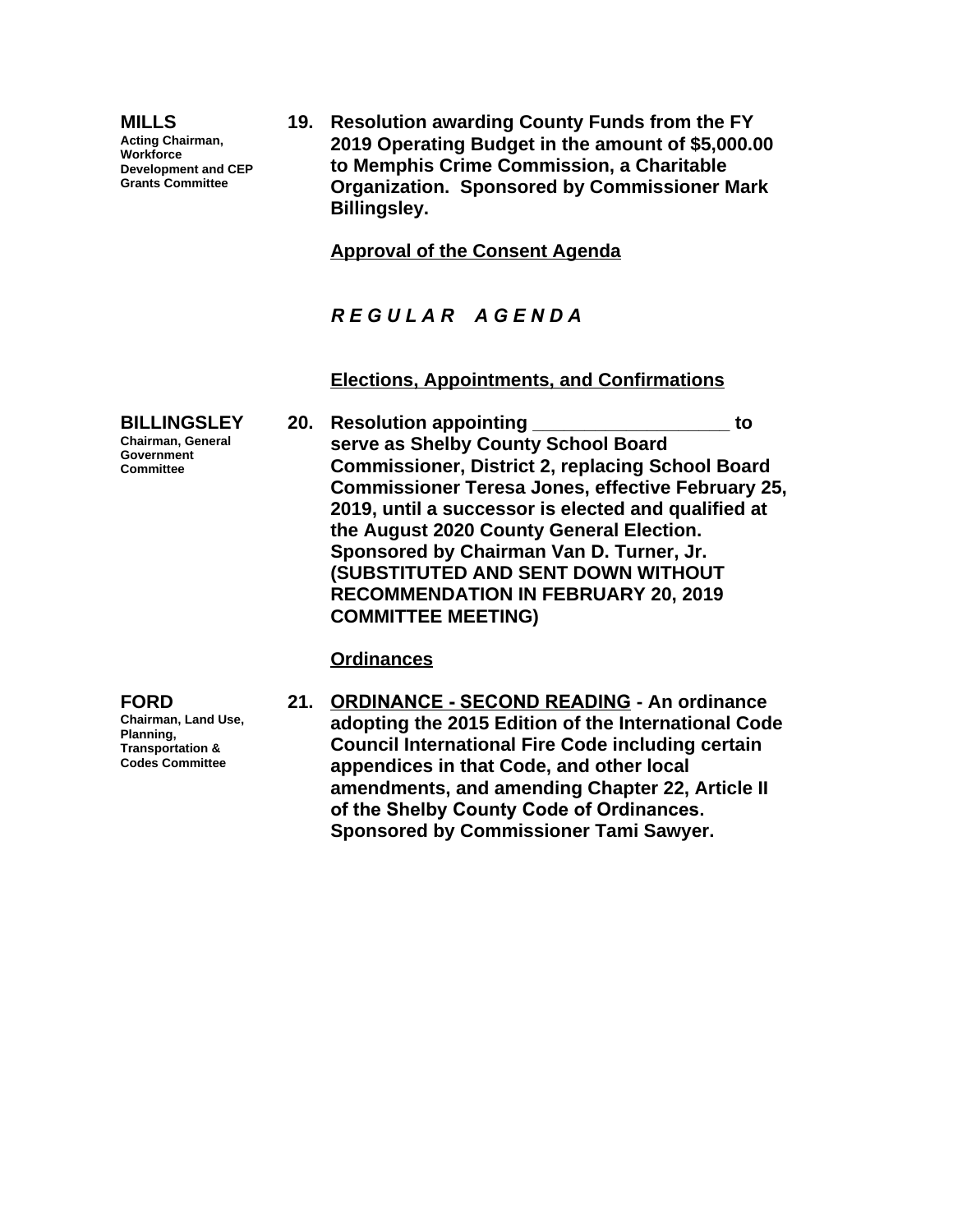**WHALEY Chairman, Education Committee**

**22. ORDINANCE - THIRD READING - Joint ordinance of Shelby County Government and the City of Memphis to establish a program for comprehensive and universal needs-based Pre-Kindergarten ("PRE-K") education through the appointment of a fiscal agent to provide strategy and oversight of distribution of funds on behalf of the County and City. This item requires the selection of a fiscal agent who will ascertain the source of private, State, and/or Federal funding. Sponsored by Commissioner Michael Whaley, Commissioner Brandon Morrison, Commissioner Mark Billingsley, Commissioner Mick Wright and Commissioner Willie F. Brooks, Jr. (AMENDED IN FEBRUARY 20, 2019 COMMITTEE MEETING)**

**Zoning and Subdivisions**

**Reports and/or Resolutions for Standing Committees**

- **BILLINGSLEY 23. Resolution to amend Rules 6, 7, 12, 20, 30, 32, 35, 36, 39 & 40 of the Board of Commissioners' Permanent Rules of Order. Sponsored by Chairman Van D. Turner, Jr. (SENT DOWN WITHOUT RECOMMENDATION IN FEBRUARY 20, 2019 COMMITTEE MEETING)**
	- **24. Resolution to amend the Comprehensive Travel Policy adopted November 20, 2006. Sponsored by Commissioner Reginald Milton and Commissioner Willie Brooks. (SUBSTITUTED AND AMENDED IN FEBRUARY 20, 2019 COMMITTEE MEETING)**
		- **25. Resolution amending Resolution No. 37A, adopted on August 13, 2018, entitled "Resolution … to engage, a firm employing Certified Public Accountants, to conduct a special audit…[;]" in order to initiate the request for proposals process for purposes of conducting the special audit for the Criminal Court Clerk's Office. Sponsored by Commissioner Eddie S. Jones, Jr. and Chairman Van D. Turner, Jr. (AMENDED IN FEBRUARY 20, 2019 COMMITTEE MEETING)**

**Chairman, General Government Committee**

**BILLINGSLEY Chairman, General Government Committee**

**JONES Chairman, Audit Committee**